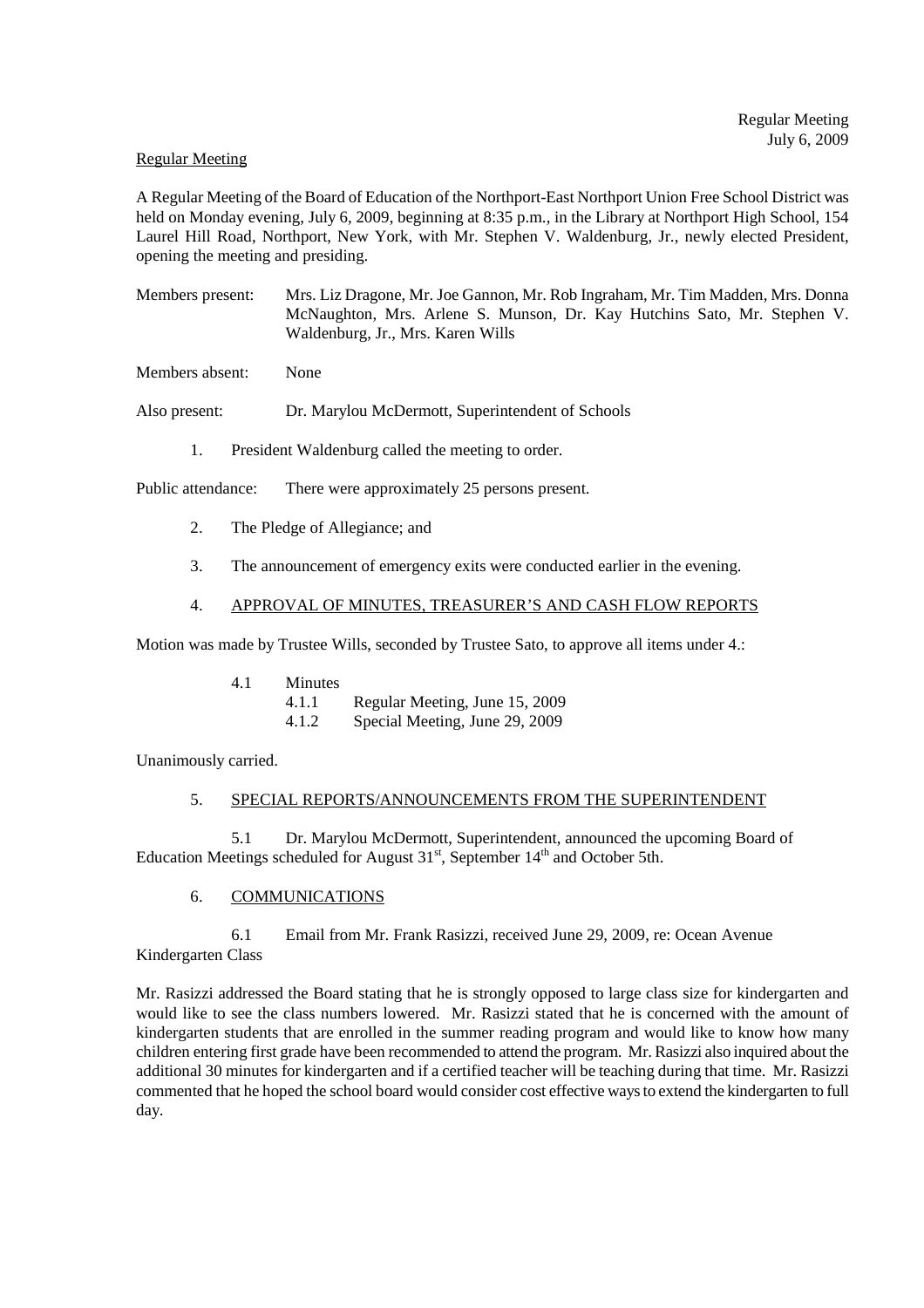President Waldenburg stated that the District has struggled with the concept of going to a full day kindergarten for years with continual issues involving the costs.

Dr. McDermott stated that she is waiting for the numbers from two schools and will provide Mr. Rasizzi with the information he requested. Dr. McDermott noted that the administration has worked with the six elementary principals and the District has lowered the class size guidelines that were in use over the past twenty years. The new guidelines for class size are kindergarten - 20, first grade - 22, second grade - 22, third grade - 23, fourth grade - 24, and fifth grade - 25.

Dr. McDermott explained that the additional 30 minutes of instructional time for the kindergarten classes will be taught by certified teachers. Dr. McDermott noted that the District is very specific about the balanced literacy program delivered by the kindergarten teachers and the most important aspect is to enhance reading and writing skills in all content areas. Dr. McDermott stated that teaching assistants, who are certified by the state to assist in the teaching process, will also be in the kindergarten classrooms and staff development for the teaching assistants is provided.

Dr. Terry Bouton, Assistant Superintendent for Human Resources, stated that there are four levels of certification for teaching assistants. Level one requirements include obtaining a high school diploma and passing a New York State Office of Teaching Initiatives assessment. The teaching assistants are required to obtain additional college undergraduate courses and have experience as a teaching assistant to move to level two. Level three requires additional college undergraduate courses and professional development to maintain the level three certification which is renewable every five years. Level four is the professional teaching assistant certification which they hold on the way to becoming certified as a teacher. Dr. Bouton noted that teacher aides are civil service employees who are not allowed to provide instruction such as hall monitors, lunch monitors, playground monitors, or one to one aids for special needs students.

# 7. PUBLIC PARTICIPATION

Name Comment

Carl Litt Stated that he came to address the lack of a capital funding budget and is quite Resident disturbed with regards to the Board approving long term capital plans and budgets and then not funding them. Mr. Litt stated that the District has lost more than just one year on funding and capital improvements within the district. Mr. Litt commented that the District has saved tens of millions of dollars over the past 20 years by funding projects and that the District is doing a disservice to the taxpayers and the District by pulling out capital funding. Mr. Litt also commented that there should be a policy in place regarding not allowing advertisement or commercial use of school property and removing signs from fences. Mr. Litt inquired about the Superintendent's Annual Report.

Dr. McDermott stated that the Superintendent's Annual Report in the past presented subjective information regarding the District and that the state report cards require the District to give information on students' achievements based on state assessment.

Mr. Litt suggested that the Superintendent put together a concise, consolidated, comparative annual report for the community to track from year to year.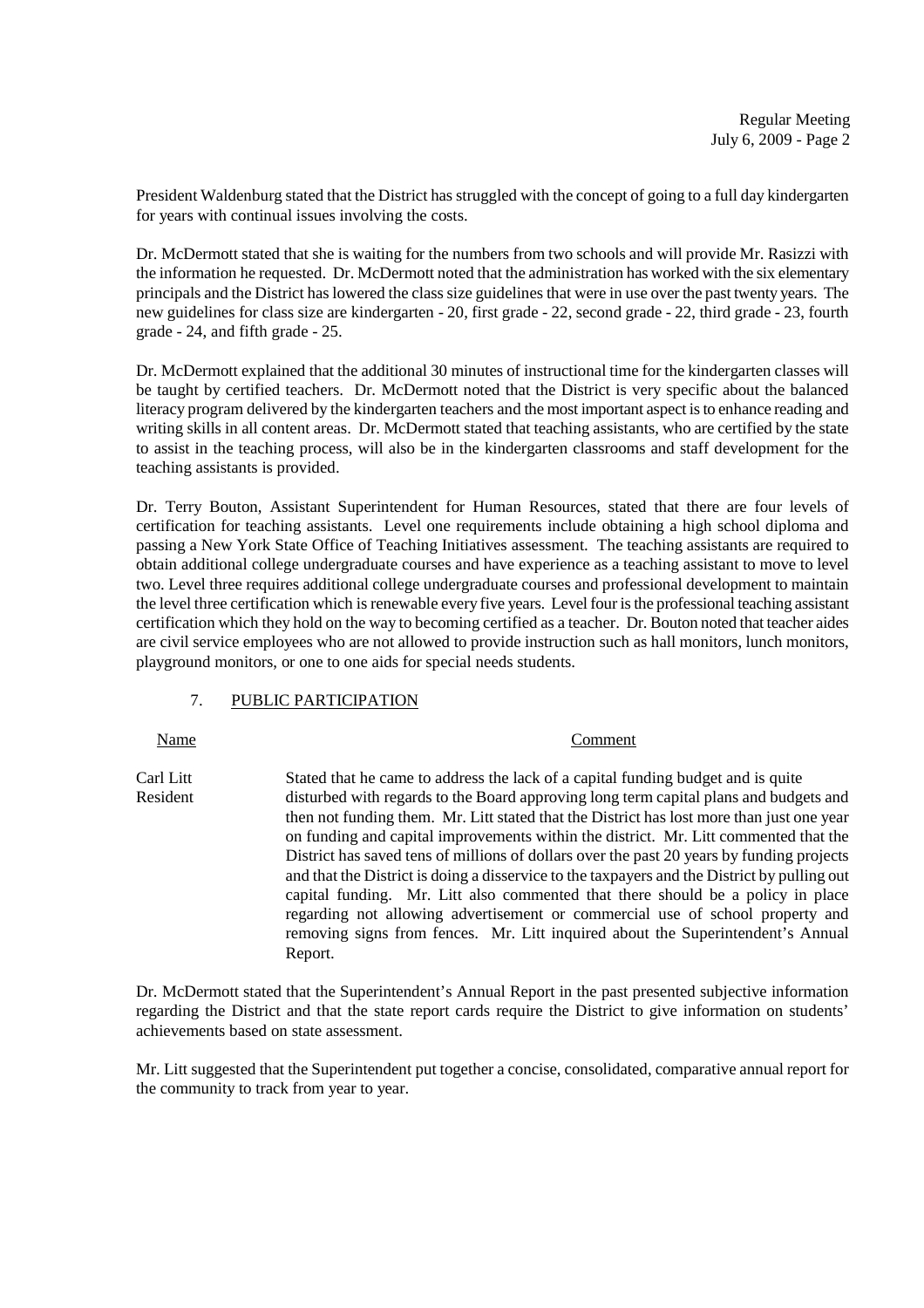Lisa Schiede Stated that she has a daughter moving into  $4<sup>th</sup>$  grade at Fifth Avenue School and is Parent requesting that a sixth section be added. Ms. Schiede stated that six sections will greatly help the children through this transitional year full increased responsibilities and even more standardized testing. Ms. Schiede also requested a copy of the elementary average class size projections for 2009-2010.

Dr. McDermott stated that the elementary class size projections will be made available. Dr. McDermott also stated that the administration will continue to monitor the class sizes and a section goes over its cap a new section will be added.

Jean Baron Requested a copy of the completed IB survey. Ms. Baron also inquired regarding Member UTN-EN employing L.P.N.s versus R.N.s as a cost saving measure. Ms. Baron stated that the UTN-EN will be audio recording the Board meetings. Ms. Baron also urged Dr. McDermott to review the public officers law regarding executive session.

Dr. McDermott stated that she will inquire about the IB survey results from Mr. Storch.

In response to Ms. Baron's question about L.P.N.s, Mr. John Lynch, Assistant Superintendent for Pupil Services, stated that the District employs R.N's.

Warren Arthur Thanked Vice President Munson for her many years of service as President. Former Board Member

Cathy Madden Expressed her concerns regarding how the District determines the number of Parent kindergarten and first grade sections. Ms. Madden stated that within the last four years Ocean Avenue School has had four new kindergarten teachers. Ms. Madden suggested the District make class section decisions earlier so there is not a large turnover in teachers.

Dr. McDermott stated that the process for determining class sections has been pushed up considerably and it is very difficult to determine kindergarten and first grade sections prior to August due to fluctuations in registrations. Dr. McDermott also stated that teachers are hired district-wide, not for individual schools.

Dr. Terry Bouton stated that the District has positions for all existing teachers and no one has been let go. Dr. Bouton commented that the principals have started the interview process and many of the perspectives have already worked or currently work per diem. Dr. Bouton also stated that it is an unfortunate situation but it is impossible for the District to determine the number of sections in kindergarten and first grade until August due to the fluctuations in registration.

Jeanne Dowling Asked if points of discussion at the elementary principal meeting could be regarding Parent a comparison of special education students in the fourth grade across the district, if there are any significant behavioral concerns, and the ratio of boys to girls.

# 8. SUPERINTENDENT'S REPORT, GENERAL - FOR BOARD ACTION

Motion was made by Trustee Munson, seconded by Trustee Sato, to approve all items under 8 and 9, including Supplemental 8.1.1 (Schedule A #144-148), Supplemental 8.1.2 (Schedule B #26-27), and Supplemental 8.1.3 (Schedule C), with the exception of severed items 8.1.4 and 9.6.1, and withdrawn item 8.2.2: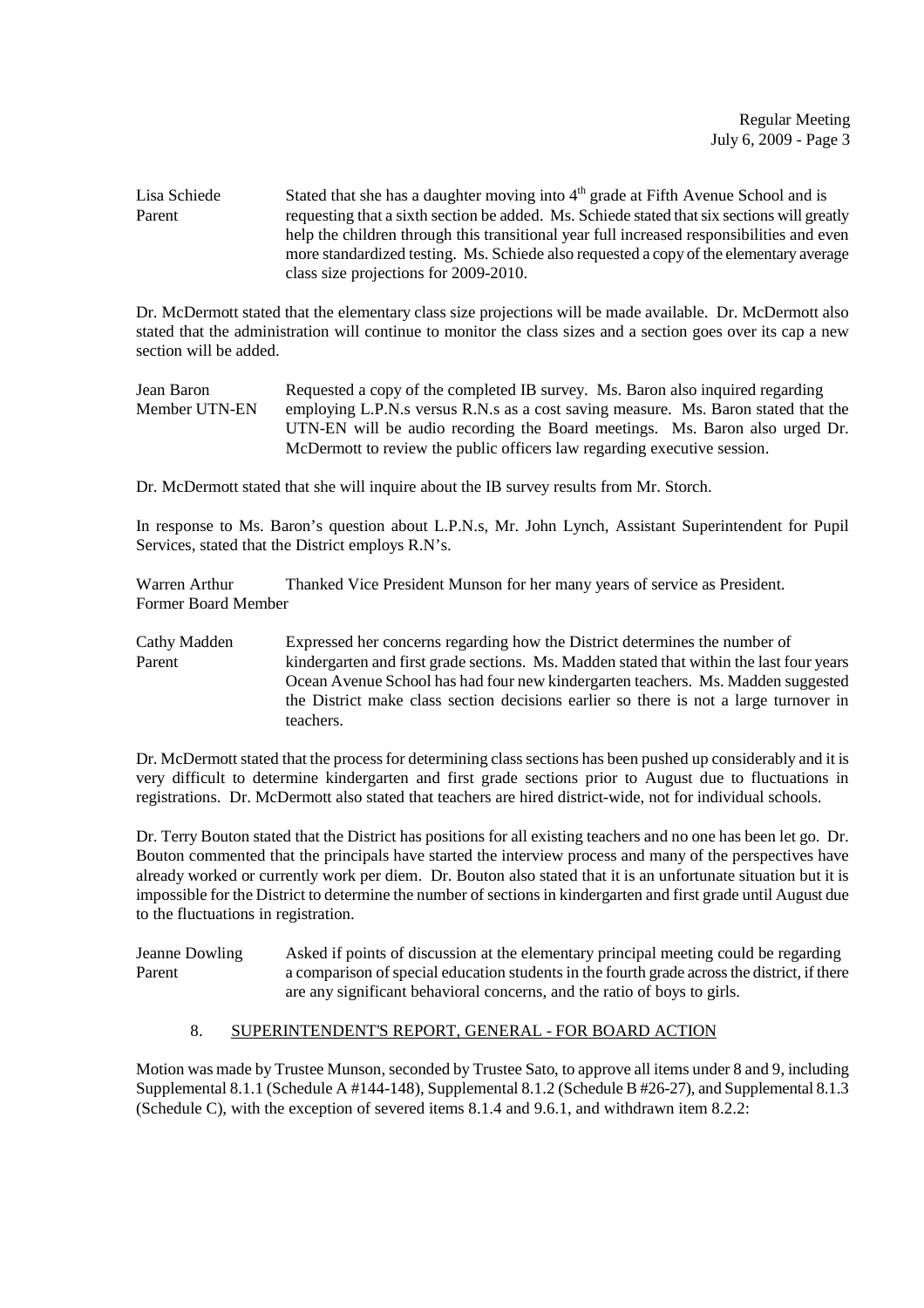8.1 Personnel Schedules, each dated July 6, 2009, and each attached and made part of the official minutes:

- 8.1.1 Schedule A Certified Staff (including Supplemental A)
- 8.1.2 Schedule B Non-Instructional Staff (including Supplemental B)
- 8.1.3 Schedule C Salary Transfers (including Supplemental C)
- 8.1.4 Schedule D Extra Pay severed
- 8.1.5 Schedule J Committee on Special Education
- 8.1.6 Schedule M- Tenure
- 8.2 Approving for a first reading revisions to the following policies:
	- 8.2.1 Policy #5020.1, "*Sexual Harassment of Students*"
	- 8.2.2 Policy #5020.4, *"Hazing, Harassment and Bullying of Students"*  withdrawn

The Board requested changes to Policy #5020.4 to include language regarding cyber-bullying, consulting with counsel regarding those changes, and to have them available for a first reading at the August 31, 2009 Board of Education meeting.

> 8.2.3 Policy #9510.1, *"Terms and Conditions of Employment for Security Personnel"*

## 9. SUPERINTENDENT'S REPORT, FINANCIAL - FOR BOARD ACTION

9.1 Taking specified action on the following BIDS:

# EDUCATIONAL

9.1.1 Award - Driver's Education - In-car Instruction

9.2 Declaring the attached list of selected equipment as surplus and approving disposal in accordance with Board Policy.

9.3 Approving the attached resolution agreement for special education services for a high school student.

9.4 Approving Western Suffolk BOCES commitments for the 2009-2010 school year.

9.5 Approving an invoice from the Nassau-Suffolk School Boards Association, Inc., re: 2009-2010 Board membership dues.

Vote on Trustee Munson's motion to approve all items under 8 and 9, including Supplemental 8.1.1 (Schedule A #144-148), Supplemental 8.1.2 (Schedule B #26-27), and Supplemental 8.1.3 (Schedule C), with the exception of severed items 8.1.4 and 9.6.1, and withdrawn item 8.2.2 was unanimously carried.

Motion was made by Trustee Munson, seconded by Trustee Sato, to approve severed item 8.1.4 (Schedule D).

Personnel Schedule, dated July 6, 2009, and attached and made part of the official minutes:

8.1.4 Schedule D - Extra Pay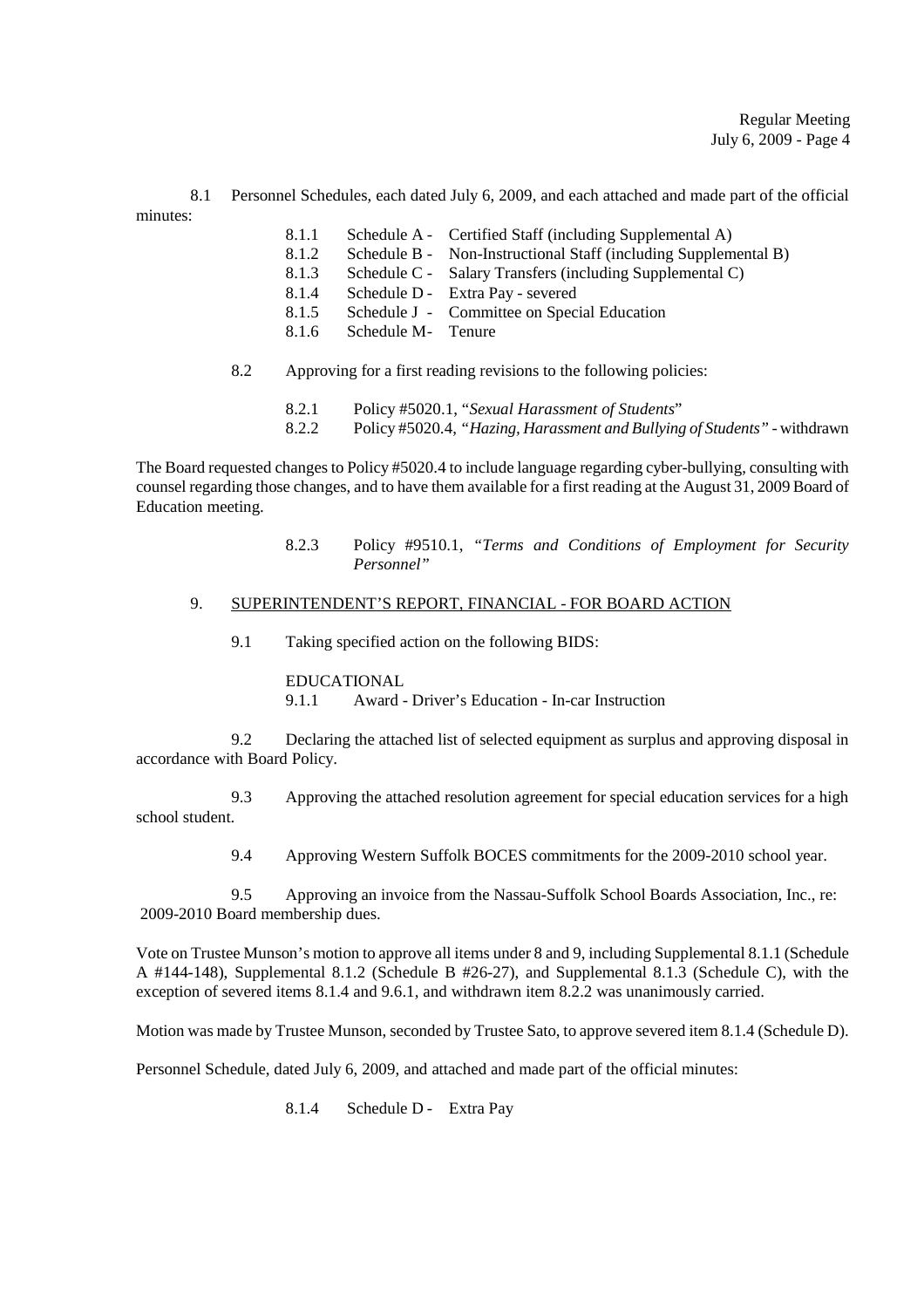Vote on Trustee Munson's motion as follows:

YES: Mrs. Dragone, Mr. Gannon, Mr. Madden, Mrs. McNaughton, Mrs. Munson, Dr. Sato, Mr. Waldenburg, Mrs. Wills ABSTAIN: Mr. Ingraham

Motion passed.

Motion was made by Trustee Munson, seconded by Trustee Sato, to approve severed item 9.6.1.

9.6 Receiving the following donation to the District:

9.6.1 A 1995 8-passenger GMC Safari by Mr. Stephen V. Waldenburg, Jr., value estimated by the donor to be approximately \$600.

Vote on Trustee Munson's motion as follows:

| YES:     | Mrs. Dragone, Mr. Gannon, Mr. Ingraham, Mr. Madden, Mrs. McNaughton, Mrs. Munson, |
|----------|-----------------------------------------------------------------------------------|
|          | Dr. Sato, Mrs. Wills                                                              |
| ABSTAIN: | Mr. Waldenburg                                                                    |

Motion passed.

### 10. SUPERINTENDENT'S REPORT - FOR INFORMATION ONLY

- 10.1 Student Activity Account Reports as of May, 2009 from:
	- 10.1.1 Northport High School
	- 10.1.2 East Northport Middle School
	- 10.1.3 Northport Middle School
- 10.2 Schedule H Use of Facilities
- 10.3 Schedule I Home Instruction

#### 11. UNFINISHED BUSINESS

Trustee Wills inquired about the current CPI, stating that the transportation contracts were discussed at the last Board meeting but the current CPI was not available.

Ms. Kathleen Molander, Assistant Superintendent for Business, stated that the CPI came in at 0%, therefore all state contracts have a 0% increase, resulting in a savings of approximately \$440,000. Ms. Molander stated that those savings will go to support the fund balance, keeping the amount consistent in future years in order to keep the tax levy stable.

### 12. NEW BUSINESS

12.1 For Information: New York State School Boards Association 90<sup>th</sup> Annual Convention and Trade Show, October 15-18, 2009, Sheraton New York Hotel & Towers, New York.